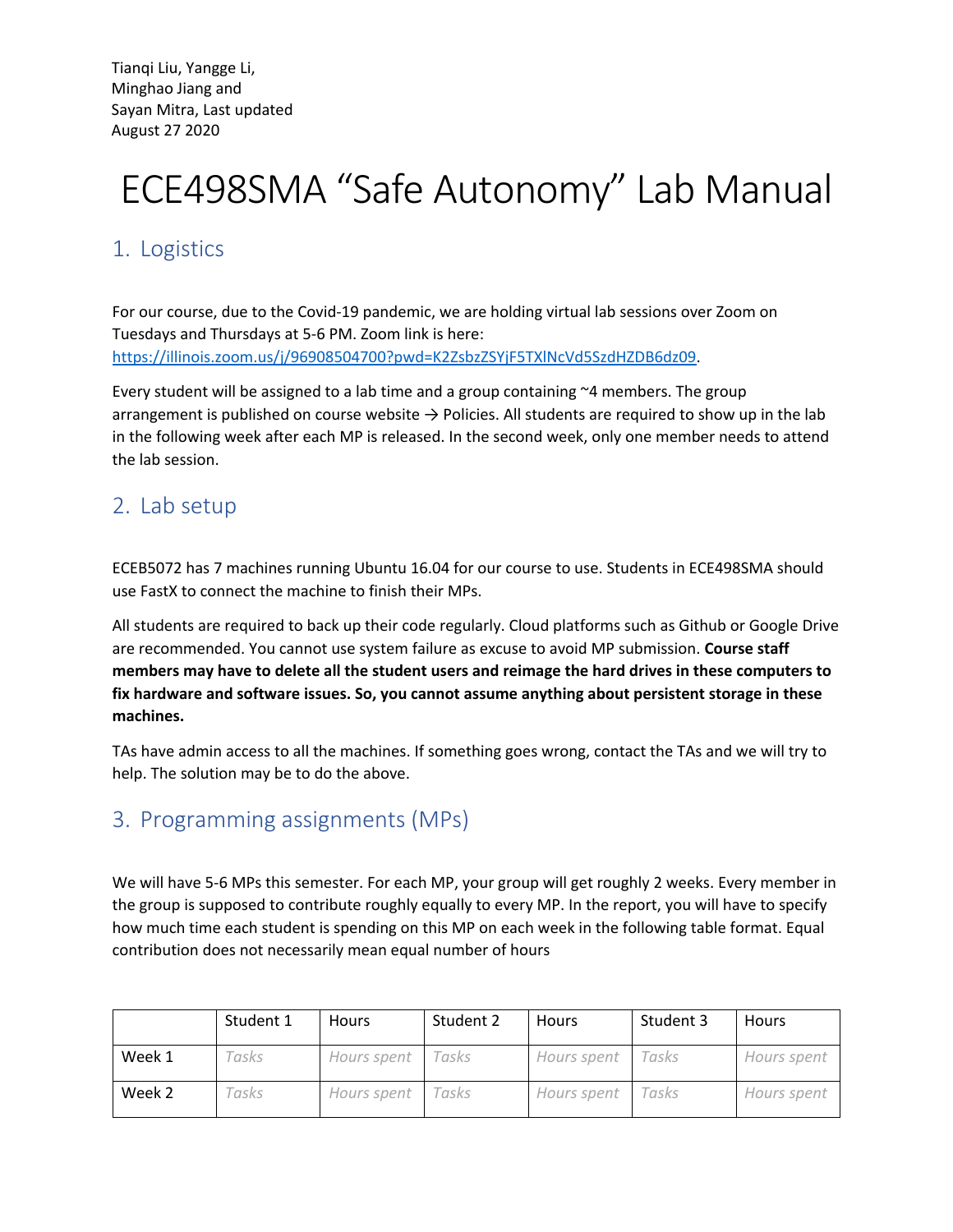Tianqi Liu, Yangge Li, Minghao Jiang and Sayan Mitra, Last updated August 27 2020

The deadline for MPs is normally Friday 11:59PM. Only one of the members need to submit the required items on Compass. Late submissions will lose 4 points for every hour delayed until deducted to 0.

The following week after the deadline. The whole group need to demo the code to TA. You can either choose to demo right after the lab (6:00-6:30PM), or demo at any of the office hour (check schedule on website). TA will ask some questions during the demo and call on one of the students to answer.

#### 4. ROS

ROS is already installed in root directory so there is no need to install it again. However, when a user logs in to a machine the first time after the machine has been shut down, the person needs to set up some environment variables. Copy and run the following two lines to the command console.

echo "source /opt/ros/kinetic/setup.bash" >> ~/.bashrc

source ~/.bashrc

Note that the changes above will also change the path to python packages and direct it to ros directory, which might cause problem when running python code outside of ROS. If that is the case, just run:

unset PYTHONPATH

Then inside that terminal the PYTHON PATH will reset to the default python directory.

To start a ROS master node just run:

roscore

Note that at any time we can only have one master node on a machine. If one user starts a ros master node and just leave it there and log out, other users will not be able to start their own ros master. Hence, before you log out, remember to **shut down the master node**. Simply close all the terminals would also work.

## 5. Python

Since each Linux machine will be shared by multiple groups, it is important that whatever you have done won't cause problem to others. TAs should have installed all the python packages that you need to finish the MPs. However, you are still encouraged to explore other tools. There are two possible ways to manage the risks of compatibility issues:

(1) When install new packages or switch to a specific version of existing package, you need to install to the user directory, not the root. So that your changes will only be applied to yourself. For example:

pip install –user numpy